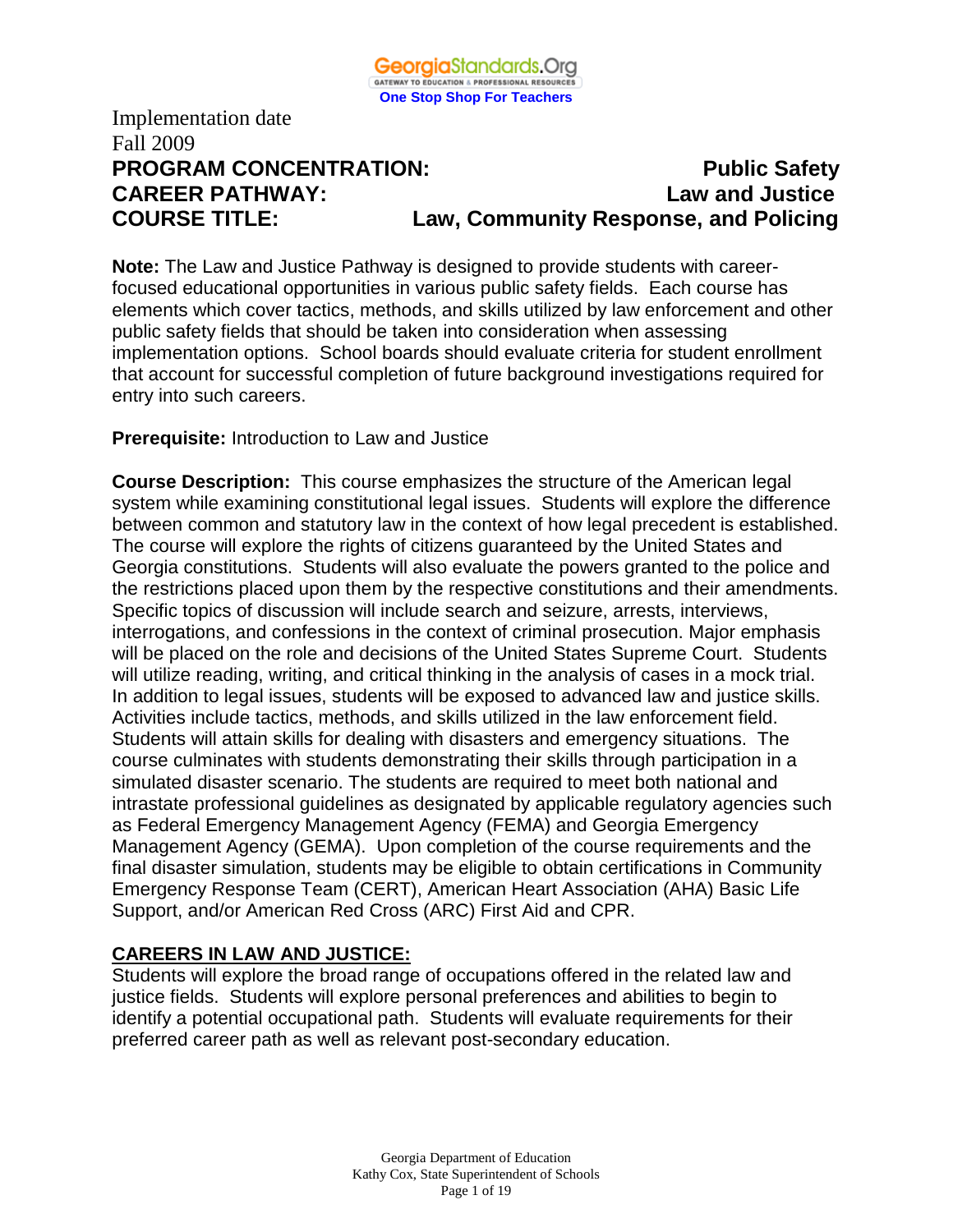# **PS-LCRP-1. Students will explore the different careers available in the field of law and justice.**

- a. Identify major career options within the law and justice field.
- b. Compare educational requirements of various law and justice fields.
- c. Investigate personal preferences for careers.
- d. Demonstrate understanding of a personal, post-secondary plan.

# *Academic Standards:*

*ELA10RL5 The student understands and acquires new vocabulary and uses it correctly in reading and writing.* 

*ELA10RC2 The student participates in discussions related to curricular learning in all subject areas.* 

*ELA10RC3 The student acquires new vocabulary in each content area and uses it correctly.* 

*ELA10RC4 The student establishes a context for information acquired by reading across subject areas.* 

*ELA10W3 The student uses research and technology to support writing.* 

*ELA12LSV1 The student participates in student-to-teacher, student-to-student, and group verbal interactions.* 

# **THE HISTORY AND STRUCTURE OF THE AMERICAN LEGAL SYSTEM**

Upon completion of this unit, students will describe the history and development of our court system. Students will also explain the court system's structure and participants. Finally, students will assess the relationships between various entities to see a trial through to a verdict.

# **PS-LCRP-2. Students will explain the history and characteristics of the structure of the American court system.**

- a. Describe the development of the court system in America.
- b. Evaluate the judicial system's role in our society today.
- c. Explain the concept of the dual-court system.
- d. Compare state and federal court systems.
- e. Explain criminal and civil court structures and processes.

# *Academic Standards:*

*SSCG3 The student will demonstrate knowledge of the United States Constitution.*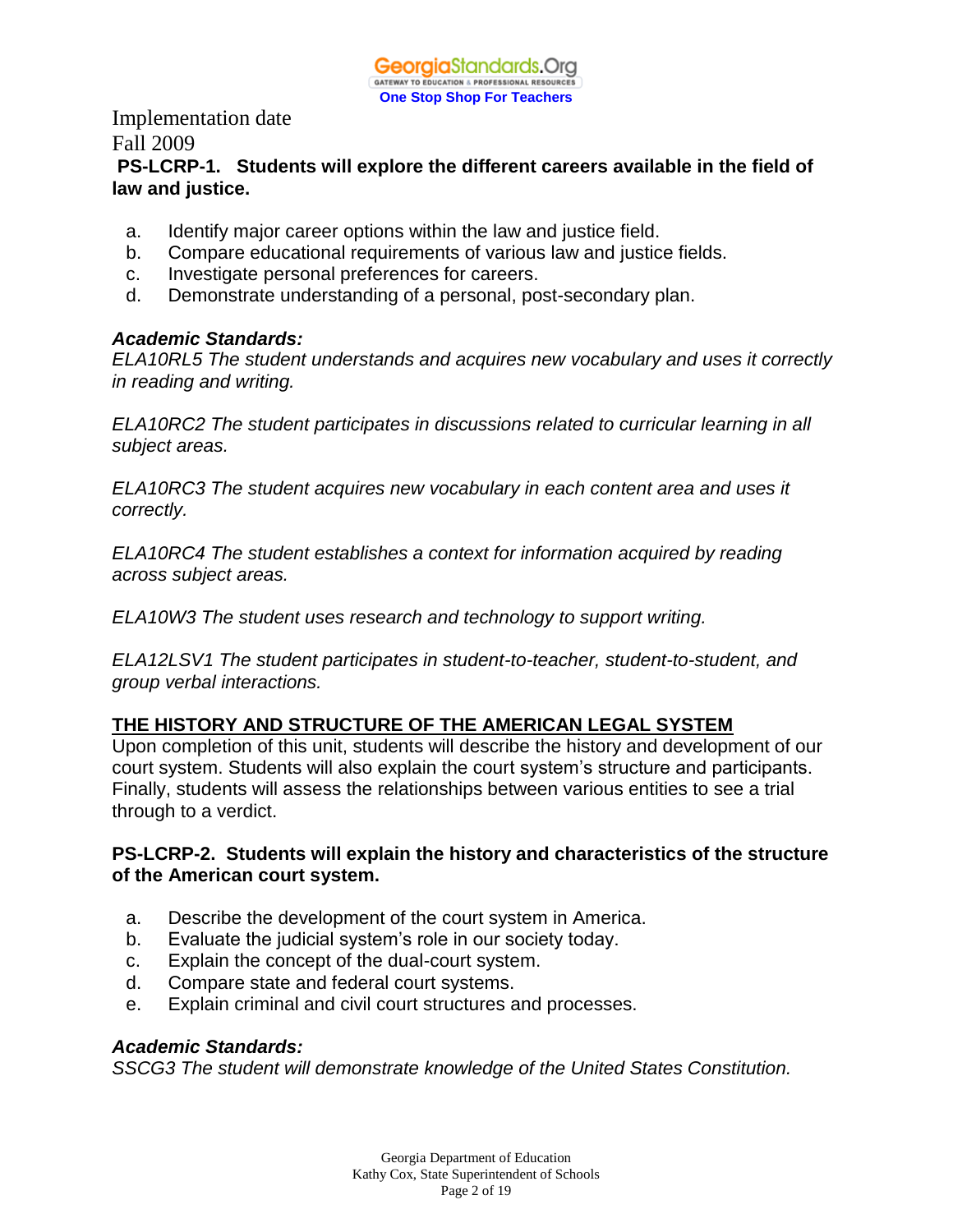

Implementation date Fall 2009 *SSCG4 The student will demonstrate knowledge of the organization and powers of the national government.* 

*SSCG5 The student will demonstrate knowledge of the federal system of government described in the United States Constitution.* 

*SSCG16 The student will demonstrate knowledge of the operation of the federal judiciary.* 

*SSCG21 The student will demonstrate knowledge of criminal activity.* 

*SSCG22 The student will demonstrate knowledge of the criminal justice process.* 

*SSWH21 The student will analyze globalization in the contemporary world.* 

*ELA10RC2 The student participates in discussions related to curricular learning in all subject areas.* 

# **PS-LCRP-3. Students will identify and explain the various roles of courtroom participants.**

- a. Identify the roles, responsibilities, selection processes, and qualifications of judges.
- b. Explain the responsibilities, discretion, and influence of the prosecuting attorney.
- c. Explain the responsibilities and ethics of defense attorneys.
- d. Debate issues in indigence defense.
- e. Explain the roles of the bailiff, court administrators, court reporters, clerk of court, and expert witnesses.
- f. Evaluate the roles of non-professional court participants including witnesses, jurors, victims, the defendant, and the media.
- g. Describe the relationship between various systems to see a trial brought to a verdict.

# *Academic Standards:*

*SSCG22 The student will demonstrate knowledge of the criminal justice process.* 

*SSCG4 The student will demonstrate knowledge of the organization and powers of the national government.* 

*SSCG5 The student will demonstrate knowledge of the federal system of government described in the United States Constitution.* 

*ELA10RC2 The student participates in discussions related to curricular learning in all subject areas.*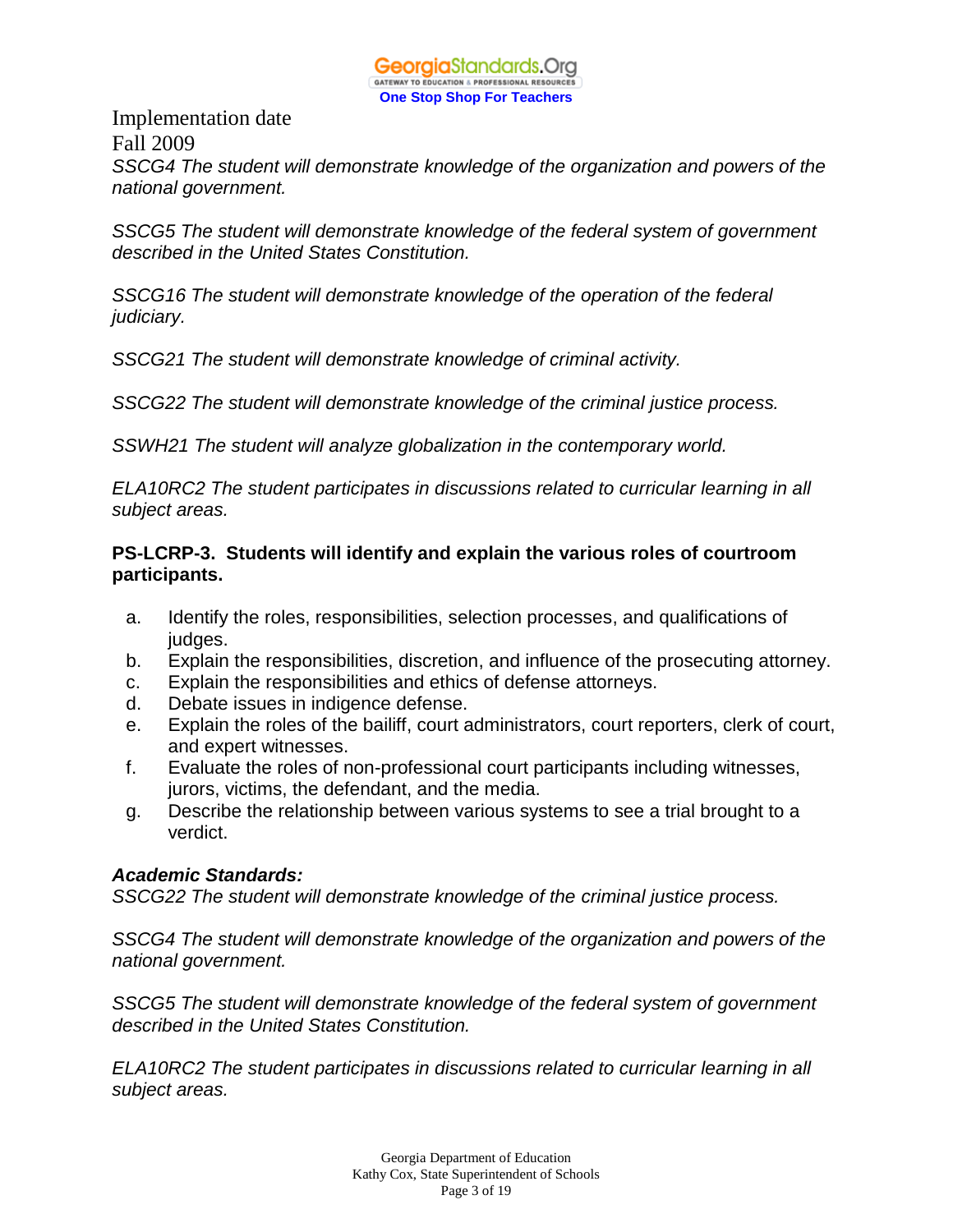

*ELA10RC3 The student acquires new vocabulary in each content area and uses it correctly.* 

*ELA12LSV1 The student participates in student-to-teacher, student-to-student, and group verbal interactions.* 

# **FEDERAL AND GEORGIA CRIMINAL LAW**

Students will identify which cases fall under federal or state purview. Students will also determine appropriate charges based upon the facts of a case.

#### **PS-LCRP-4. Students will demonstrate a basic understanding of state and federal criminal codes.**

- a. Identify the elements of crimes commonly prosecuted.
- b. Compare the federal and state criminal definitions of crimes commonly prosecuted.
- c. Identify the ways crimes are classified and categorized.
- d. Compare criminal defenses.
- e. Evaluate a case and determine proper prosecutorial response.

#### *Academic Standards:*

*SSCG15 The student will explain the functions of the departments and agencies of the federal bureaucracy.* 

*SSCG17 The student will demonstrate knowledge of the organization and powers of state and local government described in the Georgia Constitution.* 

*SSCG21 The student will demonstrate knowledge of criminal activity.* 

*SSCG22 The student will demonstrate knowledge of the criminal justice process.* 

*SSCG4 The student will demonstrate knowledge of the organization and powers of the national government.* 

*SSCG5 The student will demonstrate knowledge of the federal system of government described in the United States Constitution.* 

# **CONSTITUTIONAL LAW**

Students will explain the importance of contributions provided by constitutions–both the United States Constitution and the Constitution of the State of Georgia. Students will identify how constitutions define the structure of government and the rights of citizens.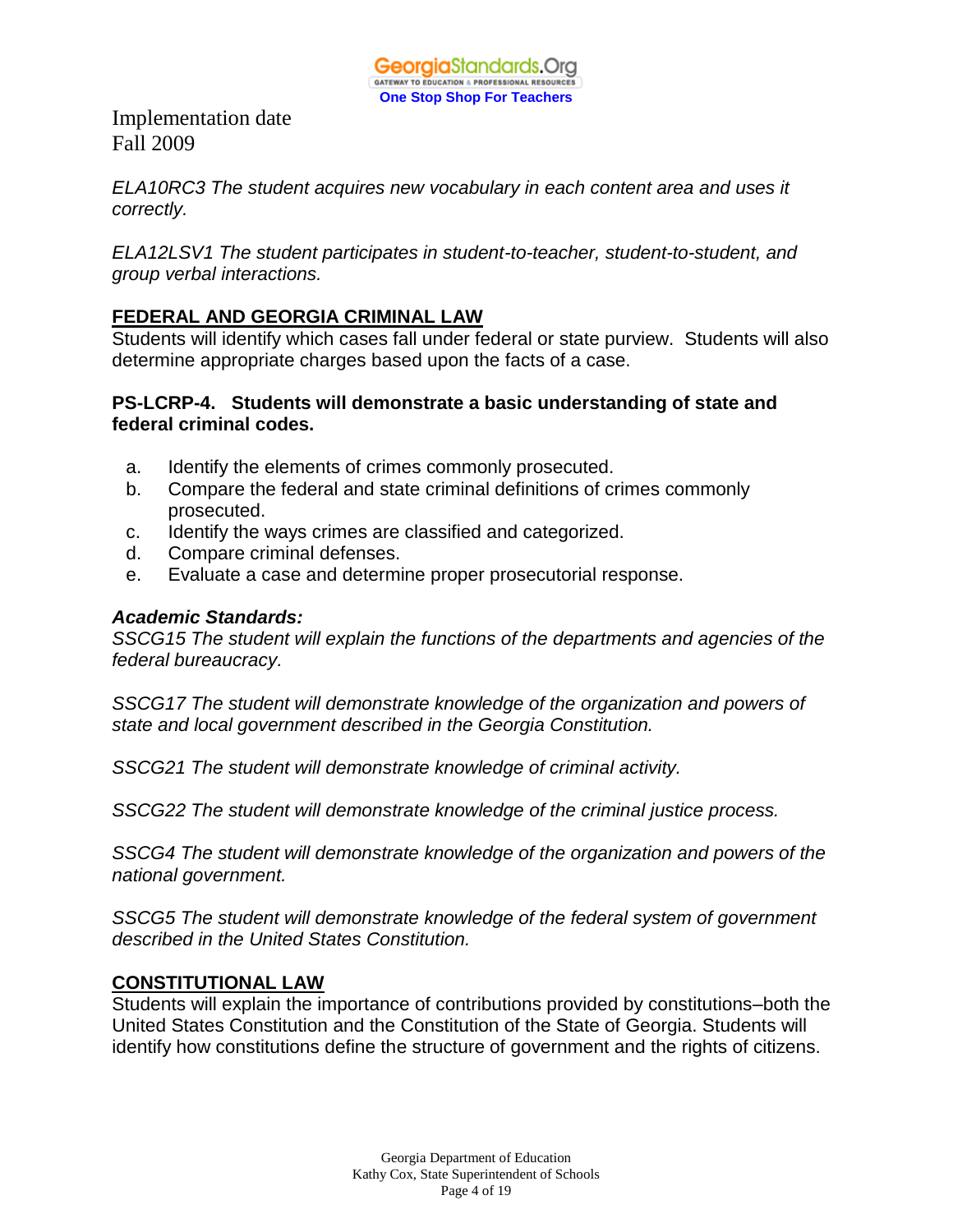# **PS-LCRP-5. Students will demonstrate knowledge of the importance of the United States and Georgia Constitutions and the basic protections and restrictions guaranteed by the Bill of Rights.**

- a. Discuss the Fourteenth Amendment and due process.
- b. Identify the Fourth Amendment: protection against unreasonable search and seizures.
- c. Discuss the Fifth Amendment: protection against self-incrimination and double jeopardy.
- d. Discuss the Sixth Amendment: right to counsel and a fair trial.
- e. Discuss the Eighth Amendment: protection against excessive bail, excessive fines, and cruel and unusual punishment.

# *Academic Standards:*

*SSCG3 The student will demonstrate knowledge of the United States Constitution.* 

*SSCG4 The student will demonstrate knowledge of the organization and powers of the national government.* 

*SSCG5 The student will demonstrate knowledge of the federal system of government described in the United States Constitution.* 

*SSCG6 The student will demonstrate knowledge of civil liberties and civil rights.* 

*SSCG15 The student will explain the functions of the departments and agencies of the federal bureaucracy.* 

*SSCG16 The student will demonstrate knowledge of the operation of the federal judiciary.* 

*SSCG17 The student will demonstrate knowledge of the organization and powers of state and local government described in the Georgia Constitution.* 

*SSCG21 The student will demonstrate knowledge of criminal activity.* 

*SSCG22 The student will demonstrate knowledge of the criminal justice process.* 

# **PS-LCRP-6. Students will apply knowledge of major United States Supreme Court decisions to the role and function of law enforcement.**

- a. Evaluate the restraints placed on law enforcement officers by the Bill of Rights.
- b. Discuss the laws of search and seizure in law enforcement scenarios.
- c. Apply the laws of interviews and interrogations in law enforcement scenarios.
- d. Apply the Miranda warning appropriately in various law enforcement scenarios.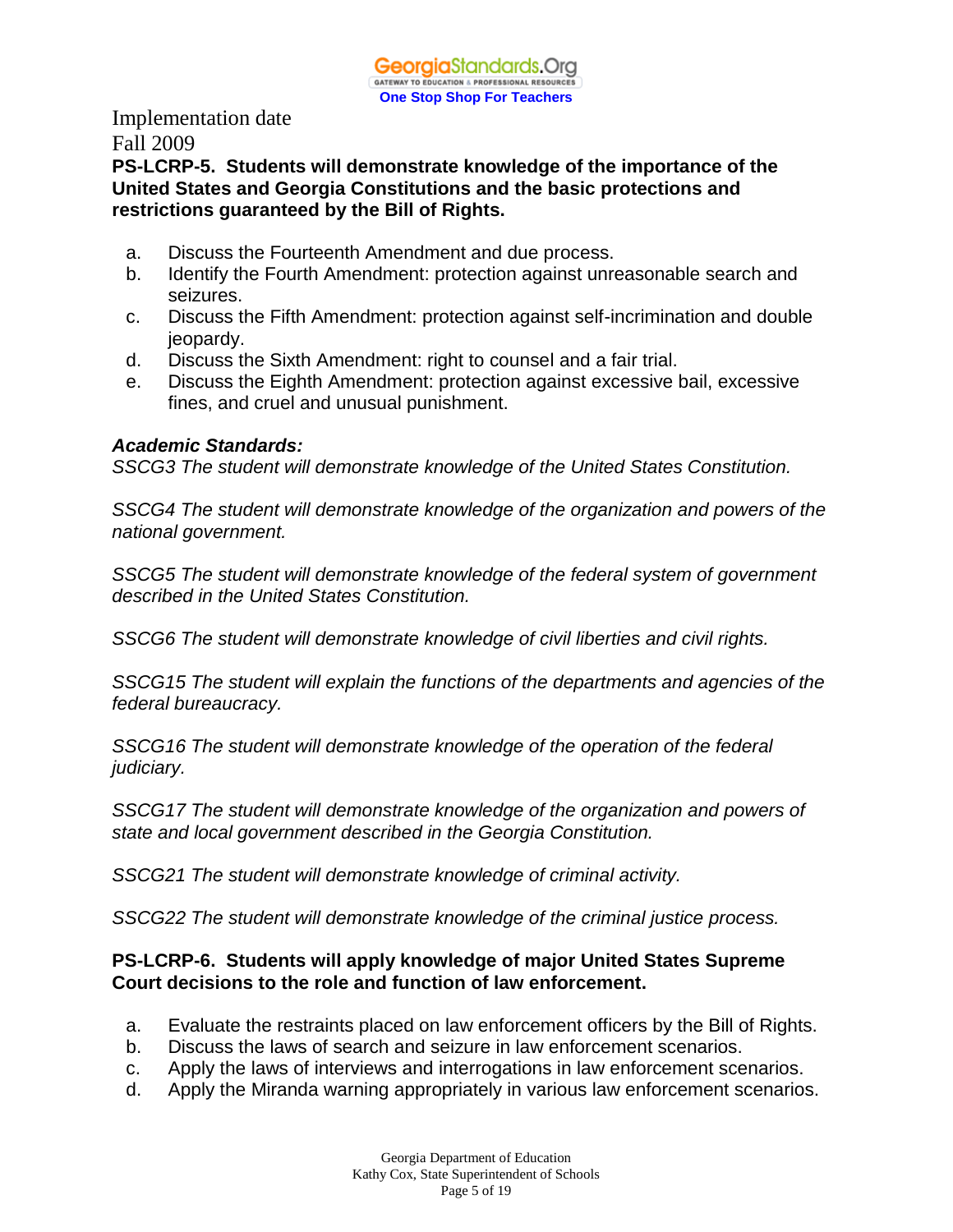

# *Academic Standards:*

*SSCG3 The student will demonstrate knowledge of the United States Constitution.* 

*SSCG4 The student will demonstrate knowledge of the organization and powers of the national government.* 

*SSCG5 The student will demonstrate knowledge of the federal system of government described in the United States Constitution.* 

*SSCG6 The student will demonstrate knowledge of civil liberties and civil rights.* 

*SSCG17 The student will demonstrate knowledge of the organization and powers of state and local government described in the Georgia Constitution.* 

*SSCG22 The student will demonstrate knowledge of the criminal justice process.* 

# **PS-LCRP-7. Students will identify how constitutions define the structure of government and the rights of citizens.**

- a. Analyze the rights and responsibilities of United States citizens.
- b. Examine constitutional issues arising from the use of technology.

# *Academic Standards:*

*SSCG3 The student will demonstrate knowledge of the United States Constitution.* 

*SSCG4 The student will demonstrate knowledge of the organization and powers of the national government.* 

*SSCG6 The student will demonstrate knowledge of civil liberties and civil rights.* 

*SSCG15 The student will explain the functions of the departments and agencies of the federal bureaucracy.* 

# **CRIMINAL PROCEDURE**

Students will follow the formation of a criminal investigation from initial complaint through the pretrial process. Students will connect constitutional safeguards to the prosecutorial process.

# **PS-LCRP-8. Students will link constitutional limitations to proper prosecutorial procedure.**

- a. Identify each stage of the criminal investigation leading to indictment.
- b. Appraise the constitutionality of police investigative actions.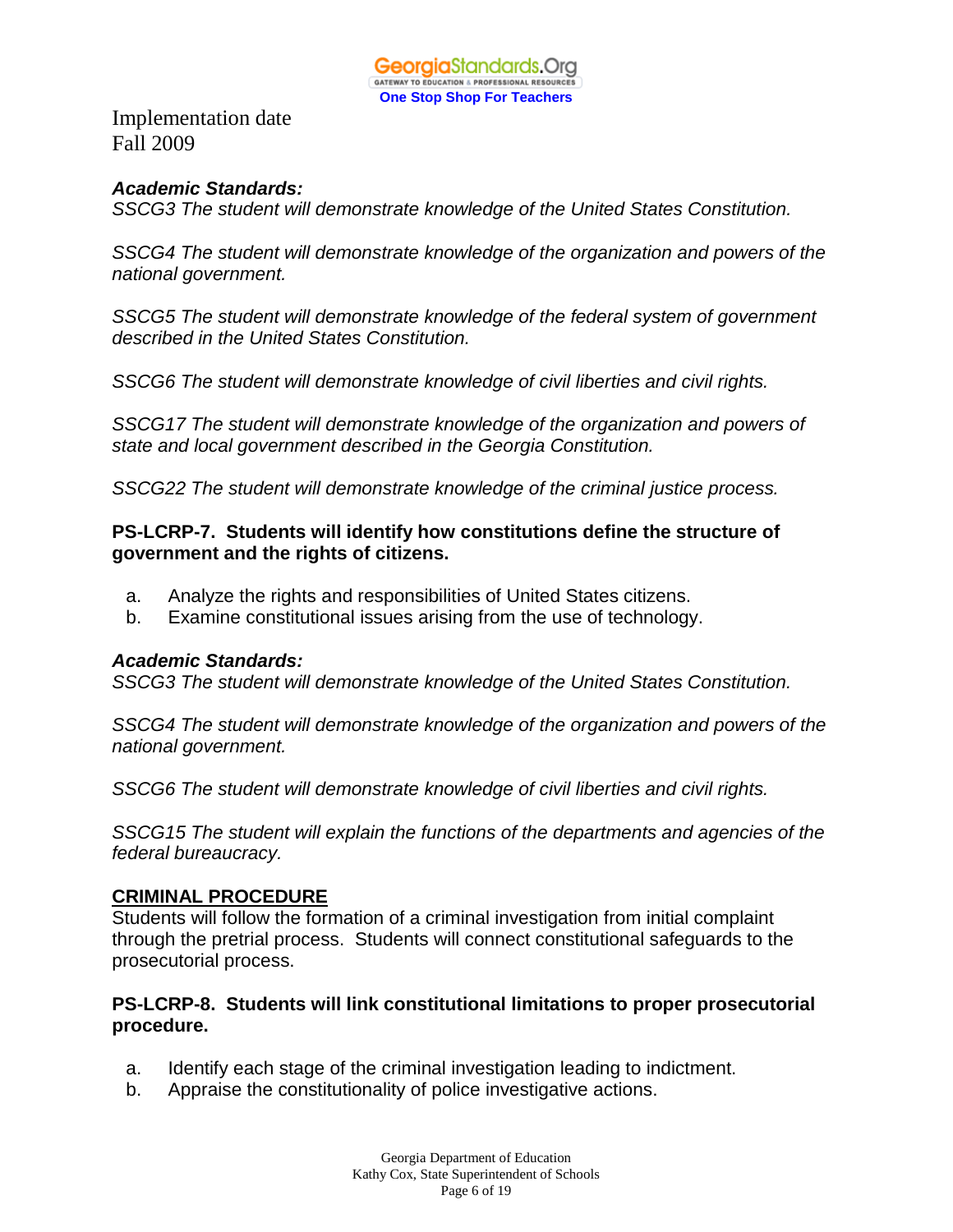- c. Demonstrate basic understanding of probable cause.
- d. Describe Supreme Court cases that impact the justice system.

#### *Academic Standards:*

*ELA12LSV2 The student formulates reasoned judgments about written and oral communication in various media genres. The student delivers focused, coherent, and polished presentations that convey a clear and distinct perspective, demonstrate solid reasoning, and combine traditional rhetorical strategies of narration, exposition, persuasion, and description.* 

*SSCG3 The student will demonstrate knowledge of the United States Constitution.*

*SSCG16 The student will demonstrate knowledge of the operation of the federal judiciary.* 

*SSCG17 The student will demonstrate knowledge of the organization and powers of state and local government described in the Georgia Constitution.* 

*SSCG21 The student will demonstrate knowledge of criminal activity.* 

*SSCG22 The student will demonstrate knowledge of the criminal justice process.* 

#### **PRE-TRIAL PROCEDURES**

Students will identify pretrial activities in which both prosecutors and defense attorneys engage.

# **PS-LCRP-9. Students will explore the roles of each participant in the pretrial process.**

- a. Identify each participant in the process.
- b. Distinguish between each pretrial stage.
- c. Identify rationales for how prosecutors choose criminal charges.
- d. Determine appropriate constitutional challenges for given pretrial scenarios.
- e. Debate the plea bargaining process.

# *Academic Standards:*

*ELA12W1 The student produces writing that establishes an appropriate organizational structure, sets a context and engages the reader, maintains a coherent focus throughout, and signals a satisfying closure.* 

*ELA12LSV1 The student participates in student-to-teacher, student-to-student, and group verbal interactions.* 

*SSCG21 The student will demonstrate knowledge of criminal activity.*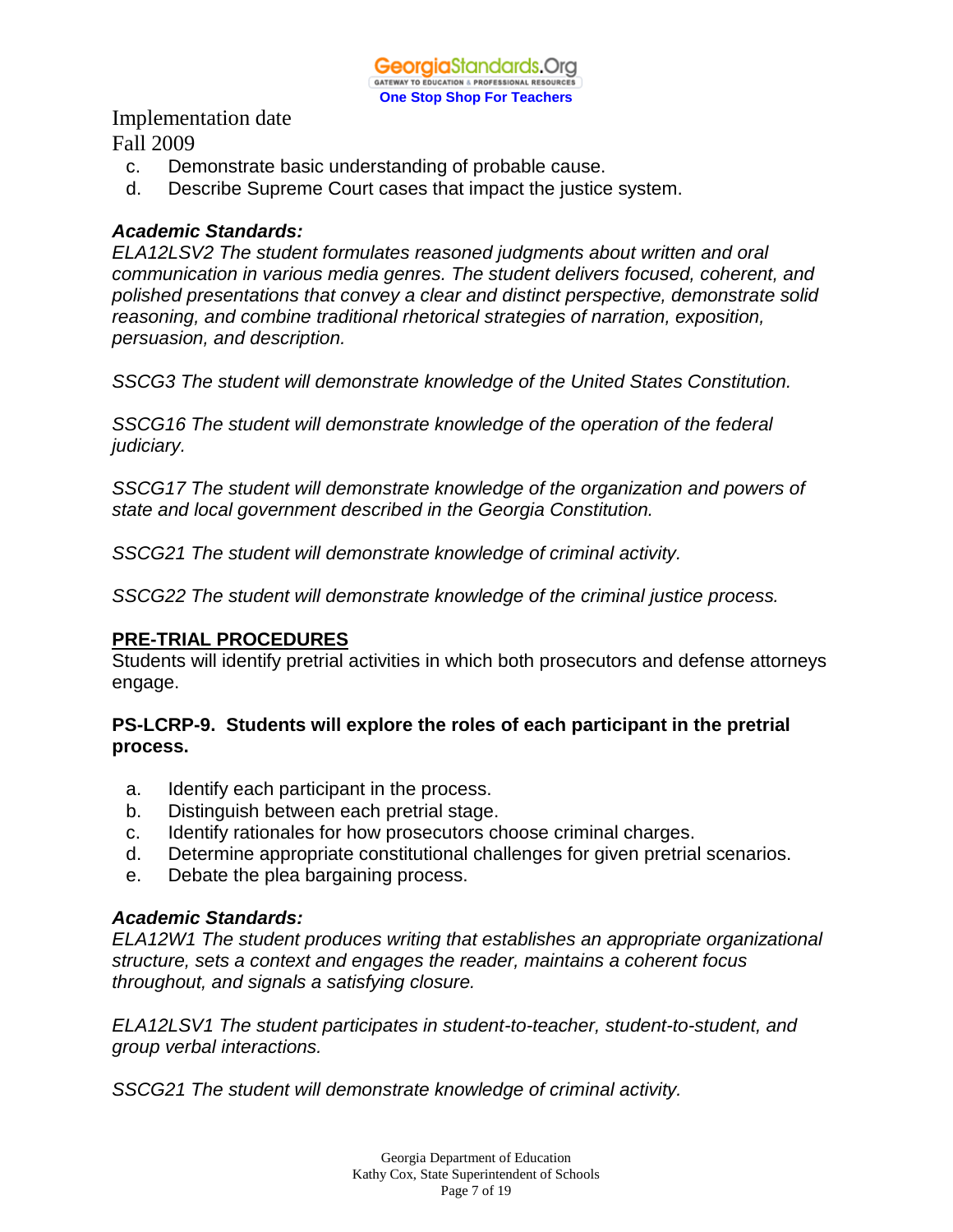

*SSCG22 The student will demonstrate knowledge of the criminal justice process.*

# **JURIES, TRIAL PROCEDURES, AND EXAMINATIONS**

Students will experience a criminal trial via mock trial.

# **PS-LCRP-10. Students will explain how juries are selected.**

- a. Explain voir dire.
- b. Assess a case for jury selection strategies.
- c. Identify constitutional requirements relating to the jury.

#### *Academic Standards:*

*ELA10RC2 The student participates in discussions related to curricular learning in all subject areas.* 

*ELA10RC3 The student acquires new vocabulary in each content area and uses it correctly.* 

*ELA12W3 The student uses research and technology to support writing.* 

*ELA12C1 The student demonstrates understanding and control of the rules of the English language, realizing that usage involves the appropriate application of conventions and grammar in both written and spoken formats.* 

*SSCG22 The student will demonstrate knowledge of the criminal justice process.* 

*SSCG3 The student will demonstrate knowledge of the United States Constitution.* 

# **PS-LCRP-11. Students will participate in a mock trial.**

- a. Explain the stages of a trial after jury selection.
- b. Appraise a case for prosecutorial and defense strategies.
- c. Design an opening and closing statement.
- d. Establish evidence through direct examination.
- e. Challenge testimony through cross examination.
- f. Predict constitutional challenges to trial errors.
- g. Formulate proper objections.

# *Academic Standards:*

*ELA10RC3 The student acquires new vocabulary in each content area and uses it correctly.* 

*ELA12LSV1 The student participates in student-to-teacher, student-to-student, and*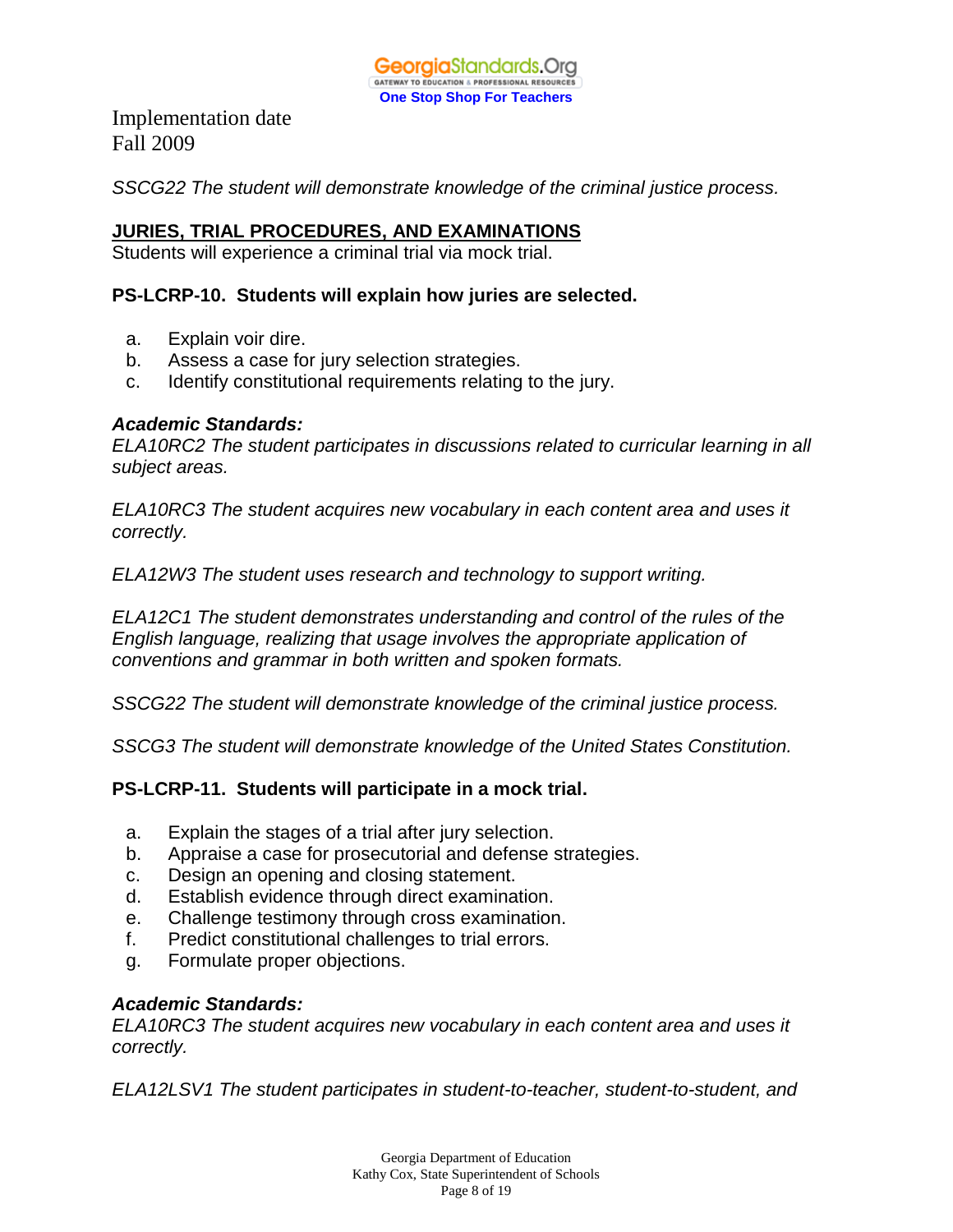Implementation date Fall 2009 *group verbal interactions.* 

*ELA12LSV2 The student formulates reasoned judgments about written and oral communication in various media genres. The student delivers focused, coherent, and polished presentations that convey a clear and distinct perspective, demonstrate solid reasoning, and combine traditional rhetorical strategies of narration, exposition, persuasion, and description.* 

*SSCG3 The student will demonstrate knowledge of the United States Constitution.* 

*SSCG21 The student will demonstrate knowledge of criminal activity.* 

*SSCG22 The student will demonstrate knowledge of the criminal justice process.* 

# **POST TRIAL LEGAL PROCEDURES**

Students will investigate legal issues which occur once a defendant is convicted.

#### **PS-LCRP-12. Students will examine the post trial process.**

- a. Identify the different appellate courts and their jurisdictions.
- b. Evaluate a case for constitutional and legal challenges.
- c. Debate correctional legal issues.
- d. Compare the state and federal appeals process specific to capital punishment.
- e. Justify their opinion on capital punishment.

# *Academic Standards:*

*ELA10RC3 The student acquires new vocabulary in each content area and uses it correctly.* 

*ELA10RC4 The student establishes a context for information acquired by reading across subject areas.* 

*ELA10W3 The student uses research and technology to support writing.* 

*ELA12LSV1 The student participates in student-to-teacher, student-to-student, and group verbal interactions.* 

*SSCG3 The student will demonstrate knowledge of the United States Constitution.* 

*SSCG22 The student will demonstrate knowledge of the criminal justice process.*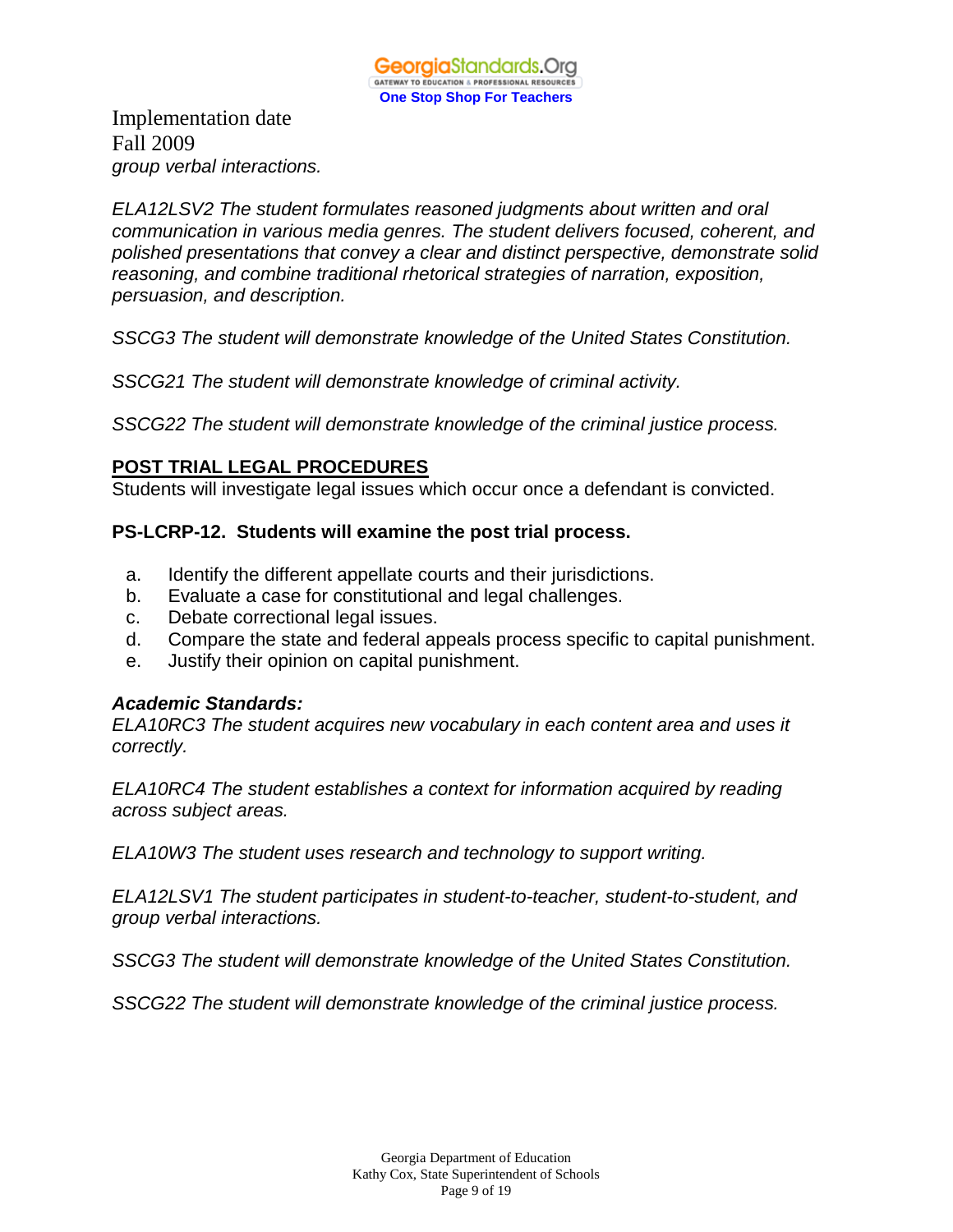Implementation date Fall 2009 **CIVIL LAW**

Students will be introduced to civil law and its procedures.

# **PS-LCRP-13. Students will be able to define civil law and cite examples of the primary areas of civil law.**

- a. Define civil law.
- b. Compare civil vs. criminal law.
- c. Identify categories of civil law.

#### *Academic Standards:*

*ELA10RL5 The student understands and acquires new vocabulary and uses it correctly in reading and writing.* 

*ELA10RC2 The student participates in discussions related to curricular learning in all subject areas.* 

*SSCG5 The student will demonstrate knowledge of the federal system of government described in the United States Constitution.* 

*SSWH21 The student will analyze globalization in the contemporary world.* 

# **PS-LCRP-14. Students will identify the functions of civil lawsuits.**

- a. Compare all parties involved in a civil suit versus a criminal trial.
- b. Indicate the primary purposes of civil lawsuits.
- c. Describe the types of civil lawsuits.

#### *Academic Standards:*

*SSCG15 The student will explain the functions of the departments and agencies of the federal bureaucracy.* 

*SSCG16 The student will demonstrate knowledge of the operation of the federal judiciary.* 

*SSCG17 The student will demonstrate knowledge of the organization and powers of state and local government described in the Georgia Constitution.* 

#### **PS-LCRP-15. Students will advocate for a particular issue in a mock civil hearing.**

- a. Conduct a mock civil hearing.
- b. Describe the procedures involved.
- c. Research Georgia's statutes of limitations as they apply to civil law.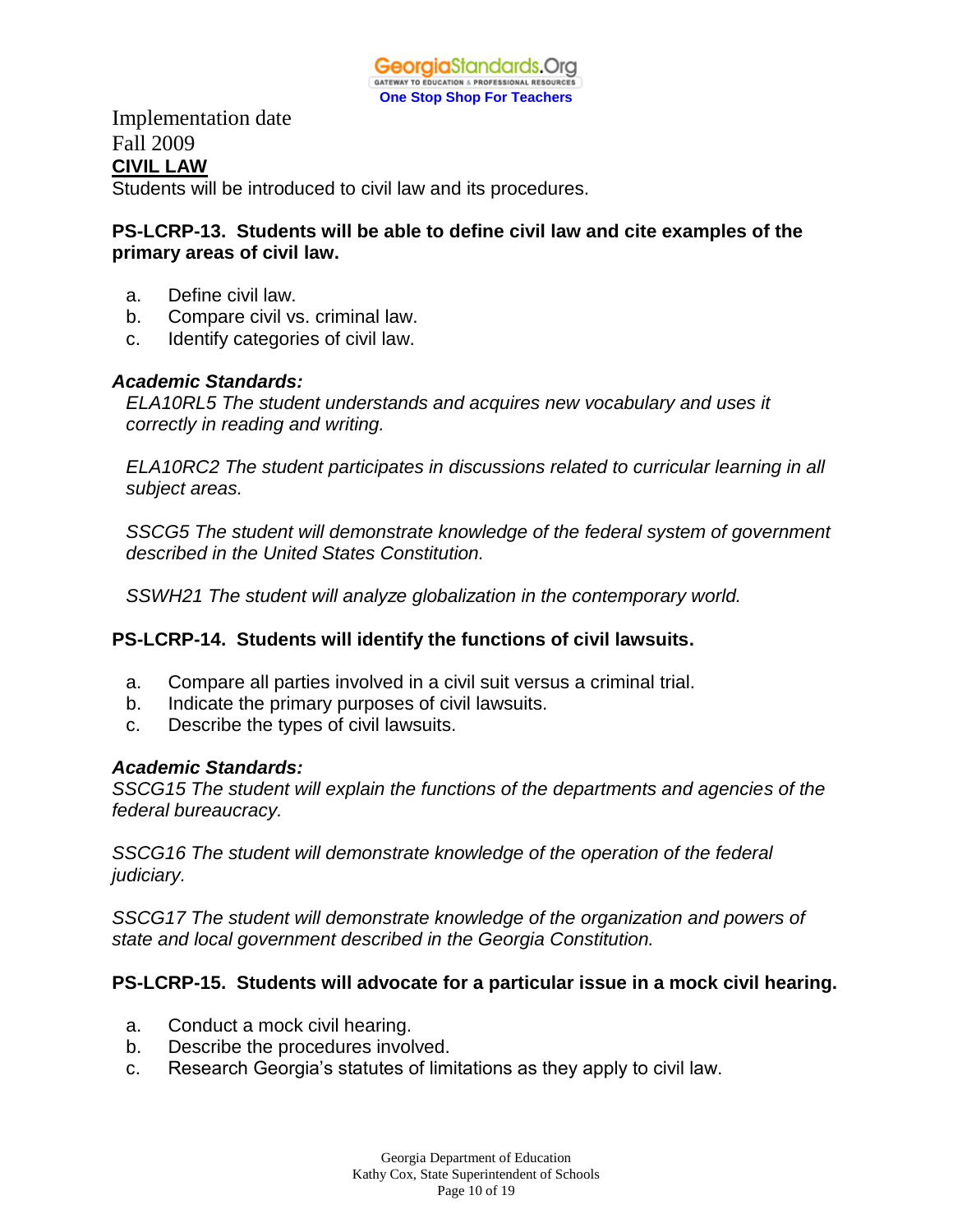

Implementation date Fall 2009 *Academic Standards:*

*ELA10W3 The student uses research and technology to support writing.* 

*ELA12LSV1 The student participates in student-to-teacher, student-to-student, and group verbal interactions.* 

*ELA12LSV2 The student formulates reasoned judgments about written and oral communication in various media genres. The student delivers focused, coherent, and polished presentations that convey a clear and distinct perspective, demonstrate solid reasoning, and combine traditional rhetorical strategies of narration, exposition, persuasion, and description.* 

#### **PS-LCRP-16. Students will apply civil law to law enforcement.**

- a. Explain laws prohibiting discrimination including Title VII of the Civil Rights Act and the Americans with Disabilities Act.
- b. Discuss the relationship between an officer's improper use of discretion and potential liability for violating an individual's civil rights.

#### *Academic Standards:*

*ELA12LSV1 The student participates in student-to-teacher, student-to-student, and group verbal interactions.* 

*SSCG6 The student will demonstrate knowledge of civil liberties and civil rights.*

*SSCG3 The student will demonstrate knowledge of the United States Constitution.* 

# **COMMUNITY EMERGENCY RESPONSE TEAM (CERT) TRAINING**

Students will learn how they may respond to emergencies in their community. This content follows the CERT certification program. CERT certification may be available for students. Cardiopulmonary resuscitation instruction may provide certification where available. Disaster medical training may provide first aid certification where available.

### **PS-LCRP-17. Students will discuss the following disaster preparedness/ emergency management agencies, including but not limited to: Department of Homeland Security, Federal Emergency Management Agency (FEMA), Citizens Corps, and Georgia Emergency Management Agency (GEMA).**

- a. Discuss the history of the most common national, regional, state, and local disaster preparedness/emergency management agencies.
- b. Discuss the primary focus of the Citizens Corps.
- c. Differentiate between the basic responsibilities of each in an emergency/disaster situation: Citizens Emergency Response Team Member, Medical Reserve Corps Representative, First Responders, and Emergency Medical Technicians.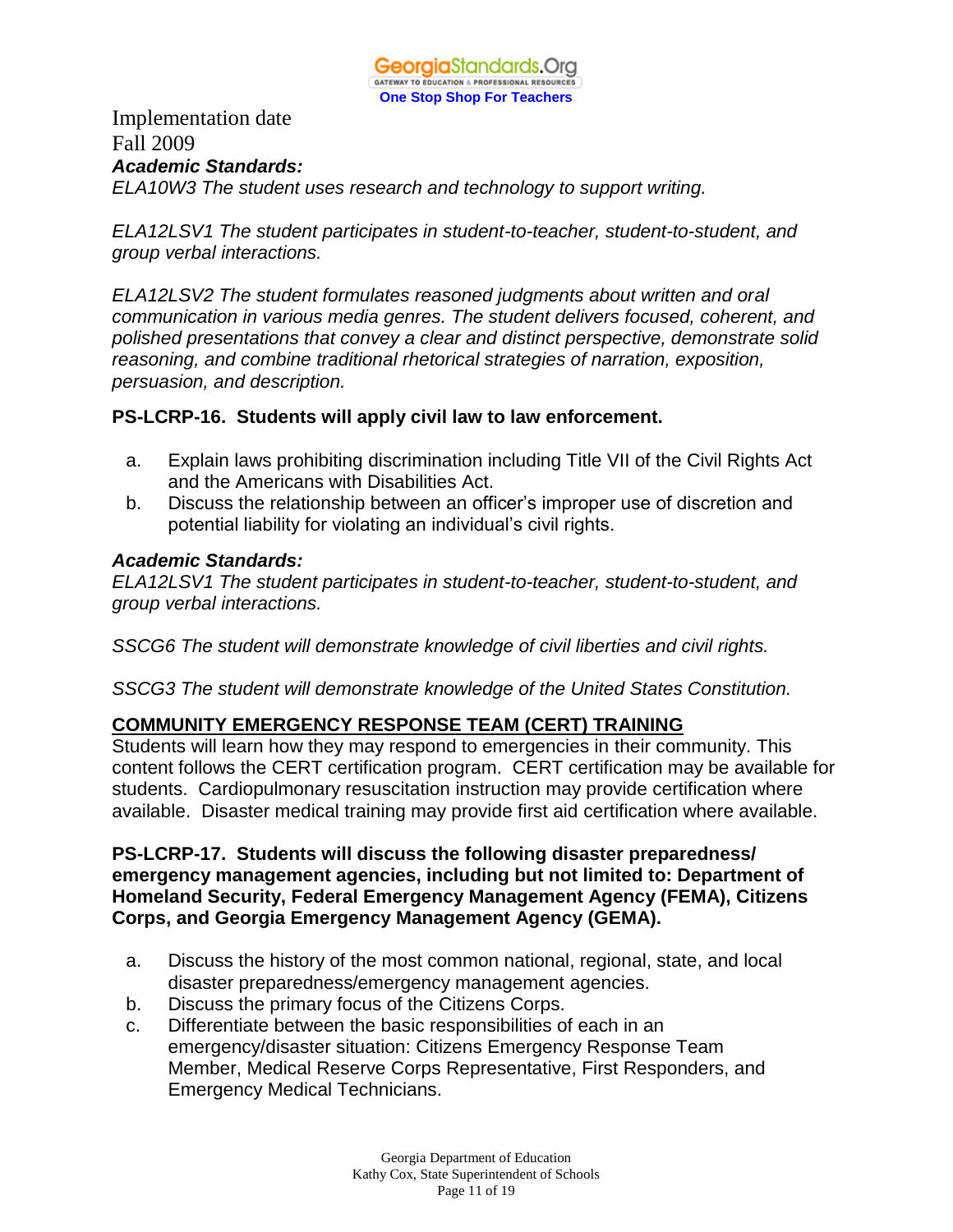# *Academic Standards:*

*SSCG4 The student will demonstrate knowledge of the organization and powers of the national government.* 

*SSCG5 The student will demonstrate knowledge of the federal system of government described in the United States Constitution.* 

*SSCG15 The student will explain the functions of the departments and agencies of the federal bureaucracy.* 

# **PS-LCRP-18. Students will demonstrate the steps of Basic Life Support (BLS).**

- a. Demonstrate cardiopulmonary resuscitation on an infant, a child, and an adult (simulate using manikins).
- b. Utilize personal protective devices and the use of standard precautions for disease prevention.
- c. Identify when cardiopulmonary resuscitation may be discontinued once it has been initiated.
- d. Demonstrate the application, operation, and maintenance of an automated external defibrillator trainer.

# *Academic Standards:*

*SAP1 Students will analyze anatomical structures in relationship to their physiological functions.*

*SAP2 Students will analyze the interdependence of the integumentary, skeletal, and muscular systems as these relate to the protection, support and movement of the human body.*

*SAP3 Students will assess the integration and coordination of body functions and their dependence on the endocrine and nervous systems to regulate physiological activities.*

*SAP4 Students will analyze the physical, chemical, and biological properties of process systems as these relate to transportation, absorption and excretion, including the cardiovascular, respiratory, digestive, excretory and immune systems.*

# **PS-LCRP-19. Students will identify the types of hazards most likely to affect their homes and communities and describe steps to prepare for emergencies.**

- a. Define a disaster.
- b. Identify participants which make up the response workforce.
- c. Analyze the potential effect of extreme emergencies and disasters on infrastructures, including but not limited to transportation, electrical service,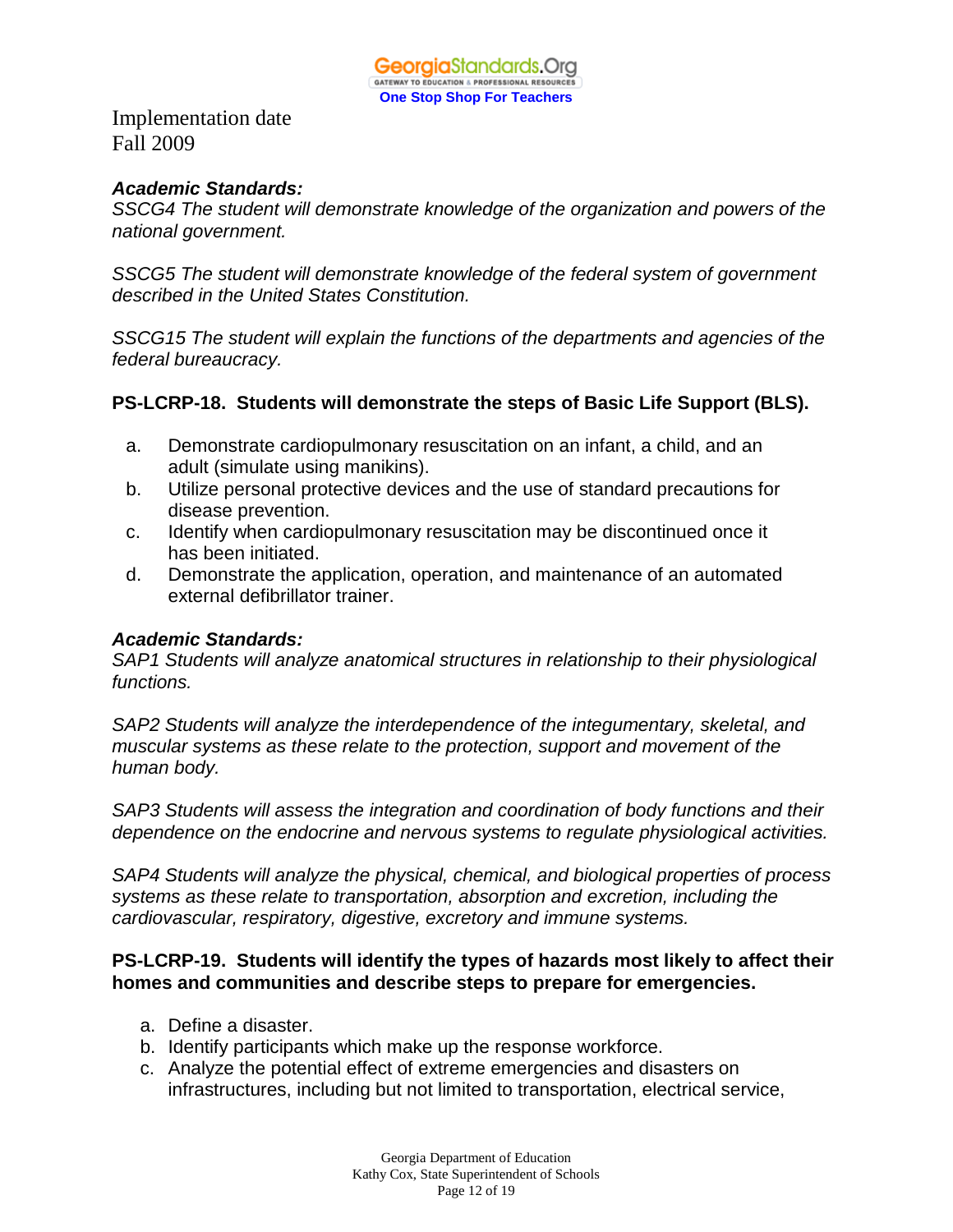> telephone communication, fuel, food, water, shelter, and emergency services.

- d. Identify potentially hazardous conditions on the various types of structures and their contents during a disaster.
- e. Evaluate the steps to reduce the risk of damage from hazards that threaten local areas.
- f. Demonstrate preparing the home, school, workplace, and community in advance to minimize disaster repercussions, including but not limited to assembling a disaster supply kit, developing a disaster plan, and designating a safe room.
- g. Describe the difference between evacuation versus sheltering in place.
- h. Identify laws that protect disaster workers from liability.

# *Academic Standards:*

*SAP1 Students will analyze anatomical structures in relationship to their physiological functions.*

*MM4P1 Students will solve problems (using appropriate technology).* 

*MM4P4 Students will make connections among mathematical ideas and to other disciplines.* 

# **PS-LCRP-20. Students will describe the various origins of fires, classes of fires, and the correct means to extinguish each type of fire.**

- a. Explain the role that individuals play in fire safety.
- b. Identify potential fire risks in the home, school, and workplace.
- c. Conduct a basic size-up for a fire emergency.
- d. Describe minimum safety precautions, including safety equipment and utility control.
- e. Identify locations of hazardous materials in the home.
- f. Extinguish small fires using a fire extinguisher.

# *Academic Standards:*

*SC5 Students will understand that the rate at which a chemical reaction occurs can be affected by changing concentration, temperature, or pressure and the addition of a catalyst.* 

*MM4P1 Students will solve problems (using appropriate technology).* 

*MM4P4 Students will make connections among mathematical ideas and to other disciplines.*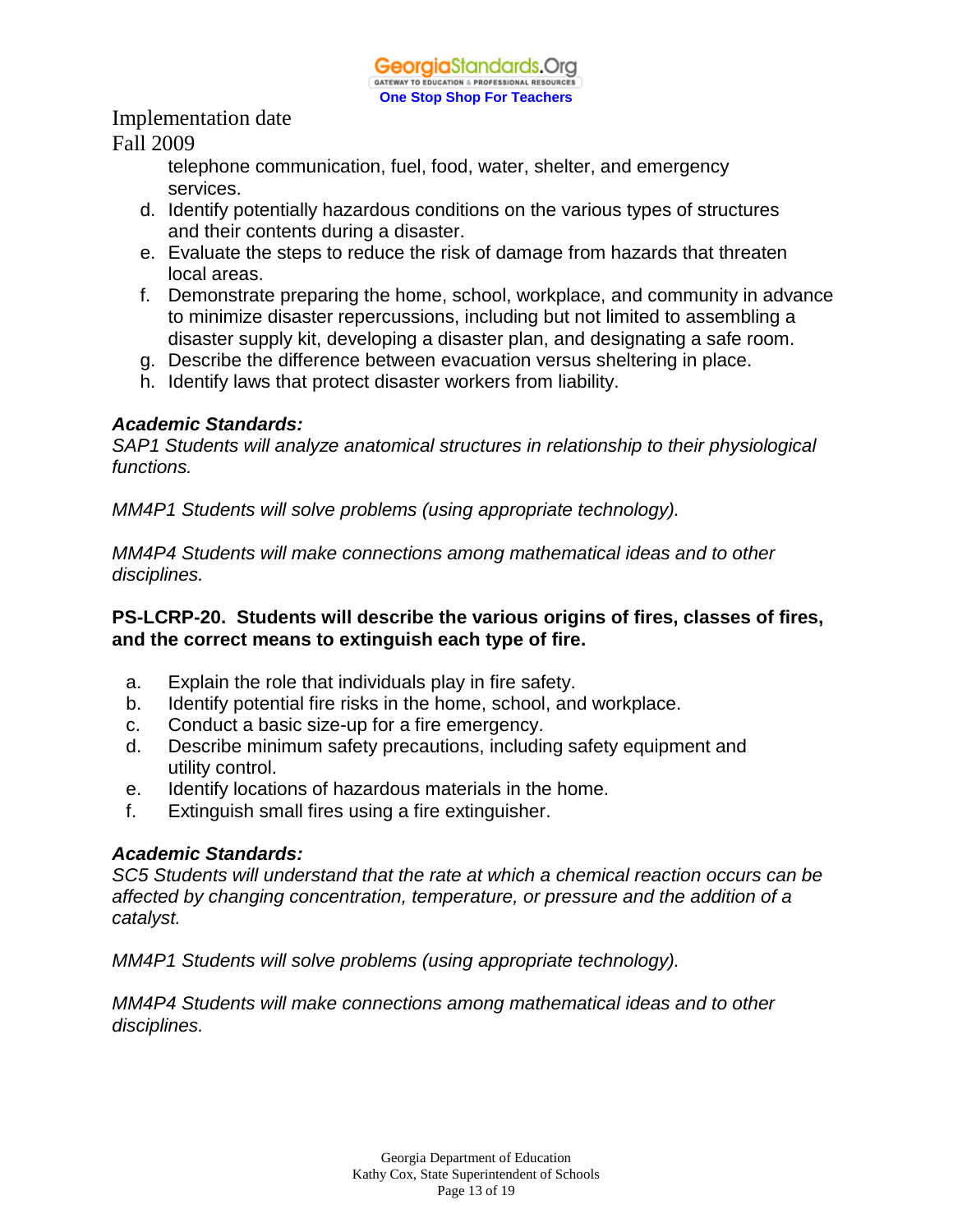# **PS-LCRP-21. Students will identify and treat injuries of victims in a simulated disaster or emergency situation.**

- a. Identify the "killers" (airway obstruction, bleeding, and shock).
- b. Apply techniques for opening the airway, controlling bleeding, and treating for shock.
- c. Conduct triage under simulated disaster conditions.
- d. Identify sanitation measures to protect the public health.
- e. Perform head-to-toe patient assessments.
- f. Apply splints to suspected fractures and sprains and employ basic treatments for other wounds.

# *Academic Standards:*

*SAP1 Students will analyze anatomical structures in relationship to their physiological functions.*

*SAP2 Students will analyze the interdependence of the integumentary, skeletal, and muscular systems as these relate to the protection, support and movement of the human body.*

*SAP3 Students will assess the integration and coordination of body functions and their dependence on the endocrine and nervous systems to regulate physiological activities.*

*SAP4 Students will analyze the physical, chemical, and biological properties of process systems as these relate to transportation, absorption and excretion, including the cardiovascular, respiratory, digestive, excretory and immune systems.*

# **PS-LCRP-22. Students will analyze the components of an effective search and rescue operation.**

- a. Identify size-up requirements for potential search and rescue situations.
- b. Describe the most common techniques for searching a structure.
- c. Distinguish between simple and complex access.
- d. Demonstrate the use of safe techniques for debris removal and victim extrication, including but not limited to the use fulcrums and leverage, cribbing techniques, and victim transportation maneuvers.
- e. Describe methods to protect rescuers during search and rescue operations.
- f. Understand the role that maps and Global Positioning Systems (GPS) play in search and rescue operations.
- g. Demonstrate proper communication with both emergency dispatch (911) and other rescuers.

# *Academic Standards:*

*MM2P1 Students will solve problems using appropriate technology.*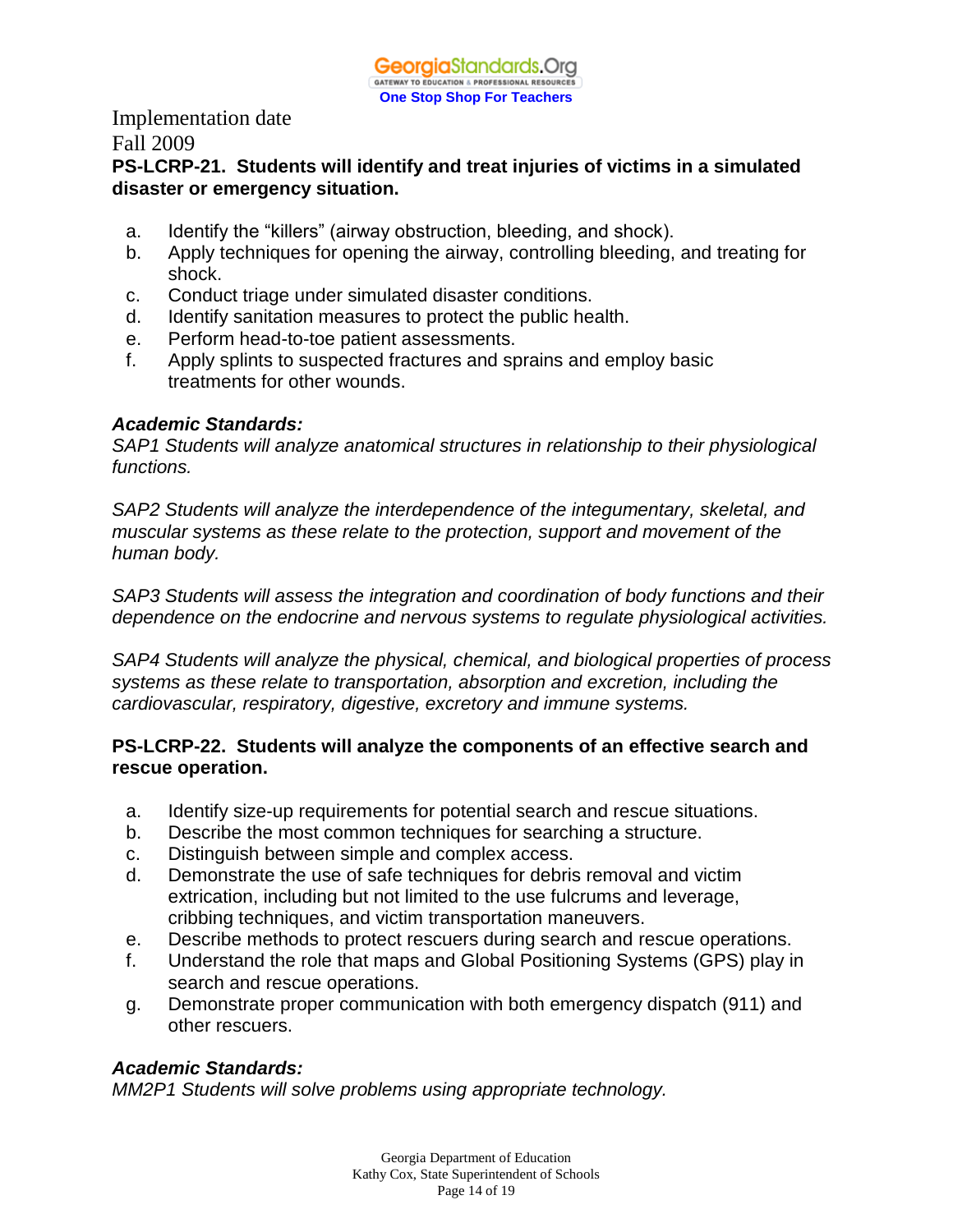*MM2P4 Students will make connections among mathematical ideas and to other disciplines***.** 

**PS-LCRP-23. Students will evaluate techniques for managing intra-personal reactions to crisis situations to assist in effectively meeting the needs of the victims and rescuers.** 

- a. Describe the disaster and post-disaster emotional environment.
- b. Describe the steps that rescuers can take to relieve personal stress and the stress of disaster survivors.

# *Academic Standards:*

*ELA10RC2 The student participates in discussions related to curricular learning in all subject areas.* 

*ELA12LSV1 The student participates in student-to-teacher, student-to-student, and group verbal interactions.* 

# **PS-LCRP-24. Students will explore terrorism.**

- a. Identify common terrorist goals.
- b. Identify potential targets in the community.
- c. Discuss operating procedures for a terrorist incident.
- d. Identify the most commonly used terrorist weapons.
- e. Discuss the B-NICE indicators and the cues that help to identify when a terrorist attack has occurred.
- f. Describe the actions to take following a suspected terrorist incident.

# *Academic Standards:*

*MM4P1 Students will solve problems (using appropriate technology).* 

*SAP3 Students will assess the integration and coordination of body functions and their dependence on the endocrine and nervous systems to regulate physiological activities.*

*SAP4 Students will analyze the physical, chemical, and biological properties of process systems as these relate to transportation, absorption and excretion, including the cardiovascular, respiratory, digestive, excretory and immune systems.*

*SC5 Students will understand that the rate at which a chemical reaction occurs can be affected by changing concentration, temperature, or pressure and the addition of a catalyst.* 

*SPS3 Students will distinguish the characteristics and components of radioactivity.*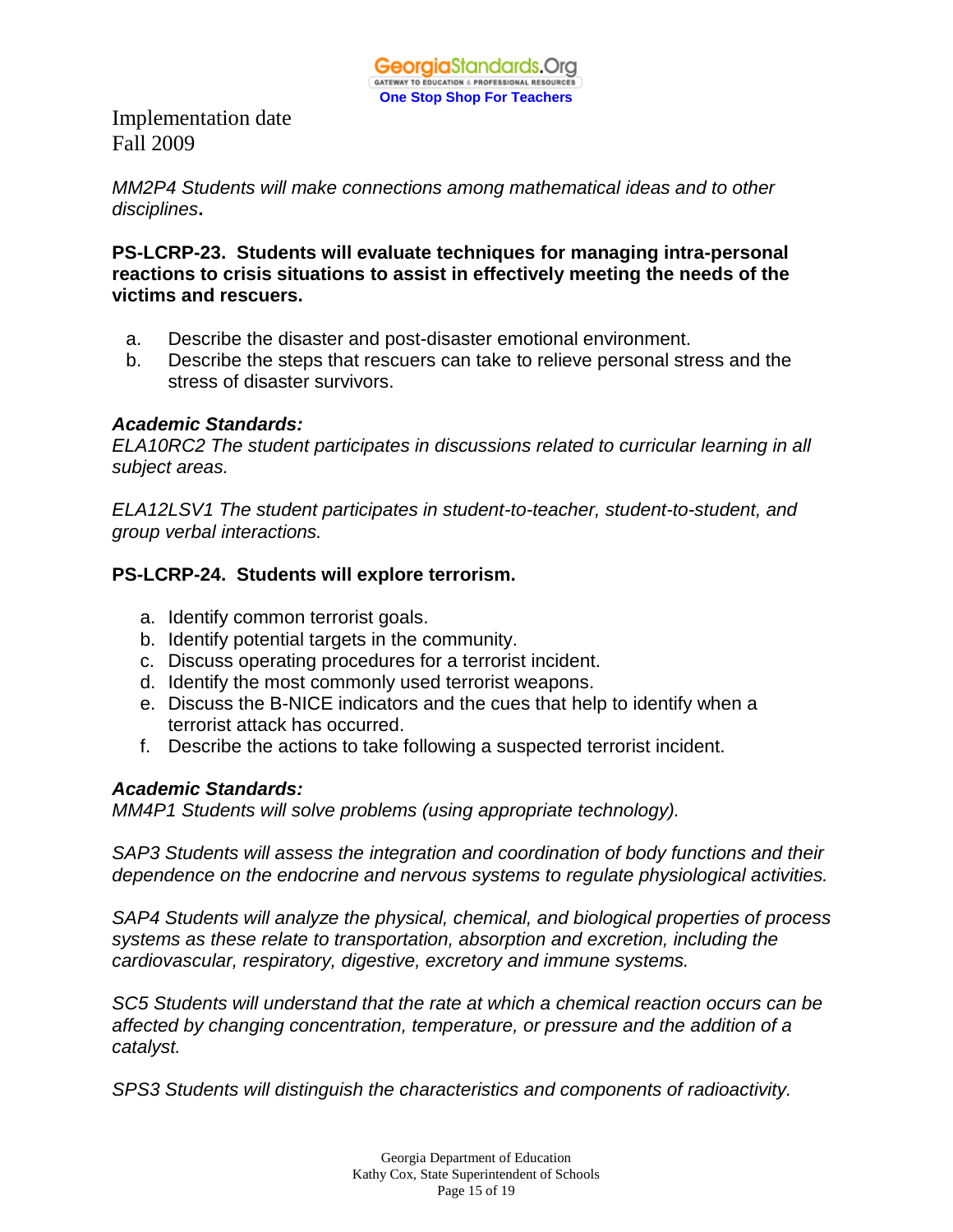

*SP3 Students will evaluate the forms and transformations of energy.* 

*SP4 Students will analyze the properties and applications of waves.* 

### **ADVANCED POLICE SKILLS AND TACTICS**

Dispersed throughout the course are the following advanced police activities.

# **PS-LCRP-25. Students will demonstrate proficiency in advanced police skills and tactics.**

- a. Demonstrate basic control holds used by law enforcement officers.
- b. Utilize handcuffs to properly secure a subject.
- c. Assess appropriate levels of force required from given situations.
- d. Explain proper use of batons and other less-than-lethal options.
- e. Utilize techniques employed by officers in patrol operations.
- f. Assess vehicle approach situations.
- g. Select proper techniques in traffic stops in given vehicle approach situations.
- h. Formulate a plan for proper tactical entry into a building.
- i. Demonstrate clearing a building including navigating unique architectural features.
- j. Explain techniques for handling non-compliant detainees.
- k. Distinguish between a variety of strikes and pressure points used in law enforcement.

#### *Academic Standards:*

*SAP1 Students will analyze anatomical structures in relationship to their physiological functions.*

*SAP2 Students will analyze the interdependence of the integumentary, skeletal, and muscular systems as these relate to the protection, support and movement of the human body.*

*SAP3 Students will assess the integration and coordination of body functions and their dependence on the endocrine and nervous systems to regulate physiological activities.*

*SC5 Students will understand that the rate at which a chemical reaction occurs can be affected by changing concentration, temperature, or pressure and the addition of a catalyst.* 

*SSCG3 The student will demonstrate knowledge of the United States Constitution.*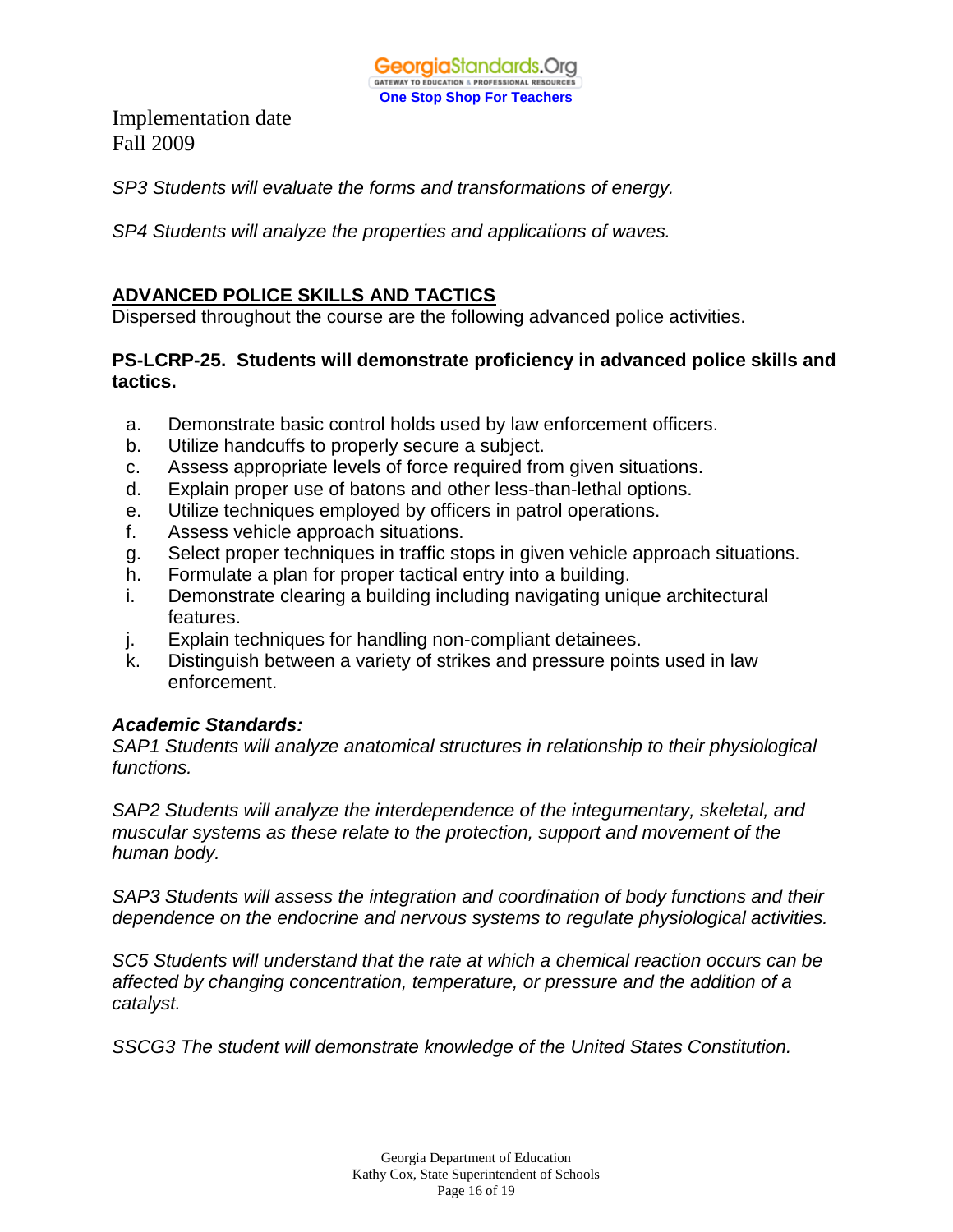

#### **Reading Across the Curriculum**

#### **Reading Standard Comment**

After the elementary years, students engage in reading for learning. This process sweeps across all disciplinary domains, extending even to the area of personal learning. Students encounter a variety of informational as well as fictional texts, and they experience text in all genres and modes of discourse. In the study of various disciplines of learning (language arts, mathematics, science, social studies), students must learn through reading the communities of discourse of each of those disciplines. Each subject has its own specific vocabulary, and for students to excel in all subjects, they must learn the specific vocabulary of those subject areas in *context*.

Beginning with the middle grades years, students begin to self-select reading materials based on personal interests established through classroom learning. Students become curious about science, mathematics, history, and literature as they form contexts for those subjects related to their personal and classroom experiences. As students explore academic areas through reading, they develop favorite subjects and become confident in their verbal discourse about those subjects.

Reading across curriculum content develops both academic and personal interests in students. As students read, they develop both content and contextual vocabulary. They also build good habits for reading, researching, and learning. The Reading Across the Curriculum standard focuses on the academic and personal skills students acquire as they read in all areas of learning.

# *CTAE-RC-1 Students will enhance reading in all curriculum areas by:* **Reading in All Curriculum Areas**

-Read a minimum of 25 grade-level appropriate books per year from a variety of subject disciplines and participate in discussions related to curricular learning in all areas.

-Read both informational and fictional texts in a variety of genres and modes of discourse.

-Read technical texts related to various subject areas.

#### **Discussing Books**

-Discuss messages and themes from books in all subject areas.

-Respond to a variety of texts in multiple modes of discourse.

-Relate messages and themes from one subject area to messages and themes in another area.

-Evaluate the merit of texts in every subject discipline.

-Examine author's purpose in writing.

-Recognize the features of disciplinary texts.

# **Building Vocabulary Knowledge**

-Demonstrate an understanding of contextual vocabulary in various subjects.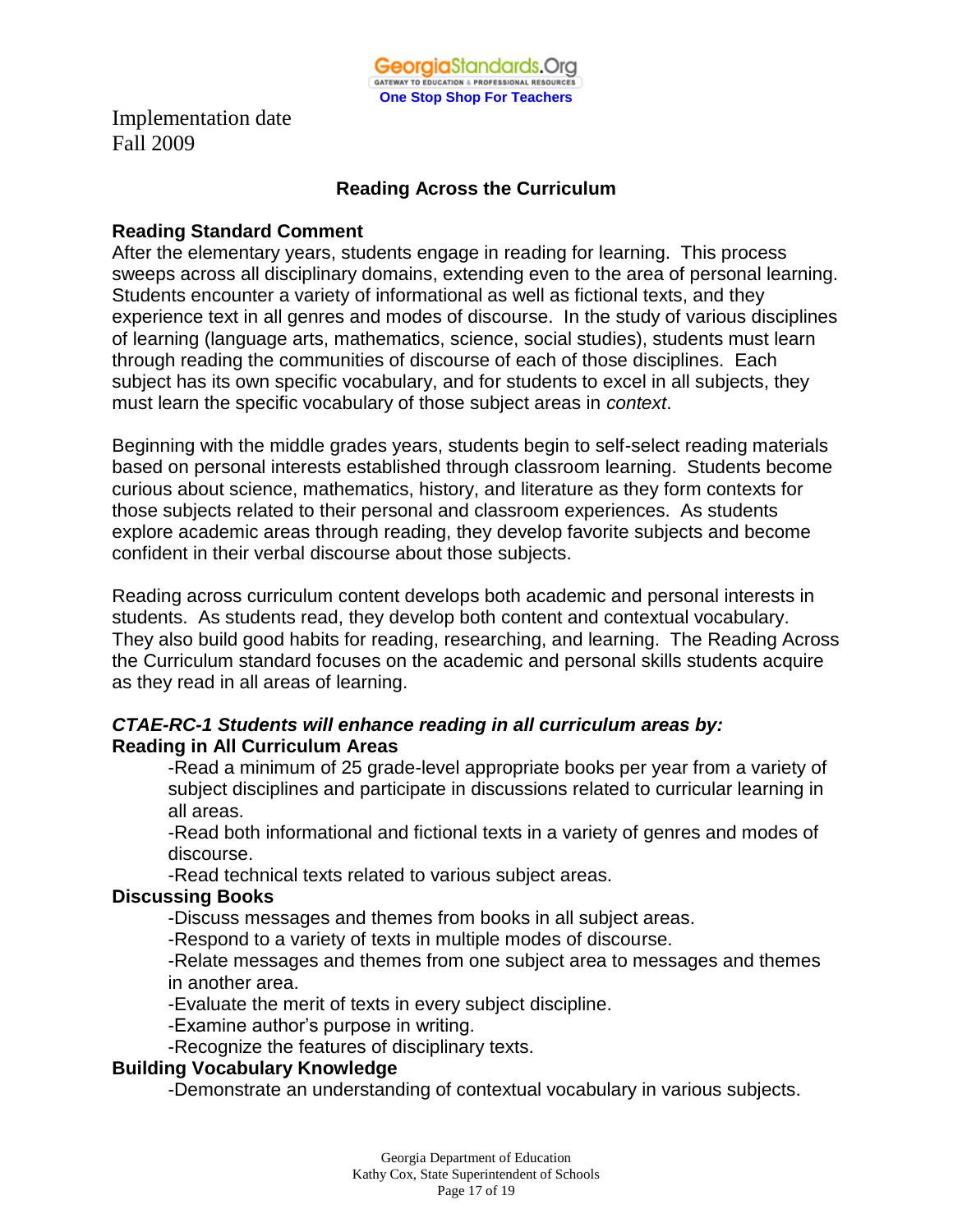-Use content vocabulary in writing and speaking.

-Explore understanding of new words found in subject area texts.

### **Establishing Context**

-Explore life experiences related to subject area content.

-Discuss in both writing and speaking how certain words are subject area related. -Determine strategies for finding content and contextual meaning for unknown words.

# **CTAE Foundation Skills**

The Foundation Skills for Career, Technical and Agricultural Education (CTAE) are critical competencies that students pursuing any career pathway should exhibit to be successful. As core standards for all career pathways in all program concentrations, these skills link career, technical and agricultural education to the state's academic performance standards.

The CTAE Foundation Skills are aligned to the foundation of the U. S. Department of Education's 16 Career Clusters. Endorsed by the National Career Technical Education Foundation (NCTEF) and the National Association of State Directors of Career Technical Education Consortium (NASDCTEc), the foundation skills were developed from an analysis of all pathways in the sixteen occupational areas. These standards were identified and validated by a national advisory group of employers, secondary and postsecondary educators, labor associations, and other stakeholders. The Knowledge and Skills provide learners a broad foundation for managing lifelong learning and career transitions in a rapidly changing economy.

- **CTAE-FS-1 Technical Skills:** Learners achieve technical content skills necessary to pursue the full range of careers for all pathways in the program concentration.
- **CTAE-FS-2 Academic Foundations:** Learners achieve state academic standards at or above grade level.
- **CTAE-FS-3 Communications:** Learners use various communication skills in expressing and interpreting information.
- **CTAE-FS-4 Problem Solving and Critical Thinking:** Learners define and solve problems, and use problem-solving and improvement methods and tools.

**CTAE-FS-5 Information Technology Applications:** Learners use multiple information technology devices to access, organize, process, transmit, and communicate information.